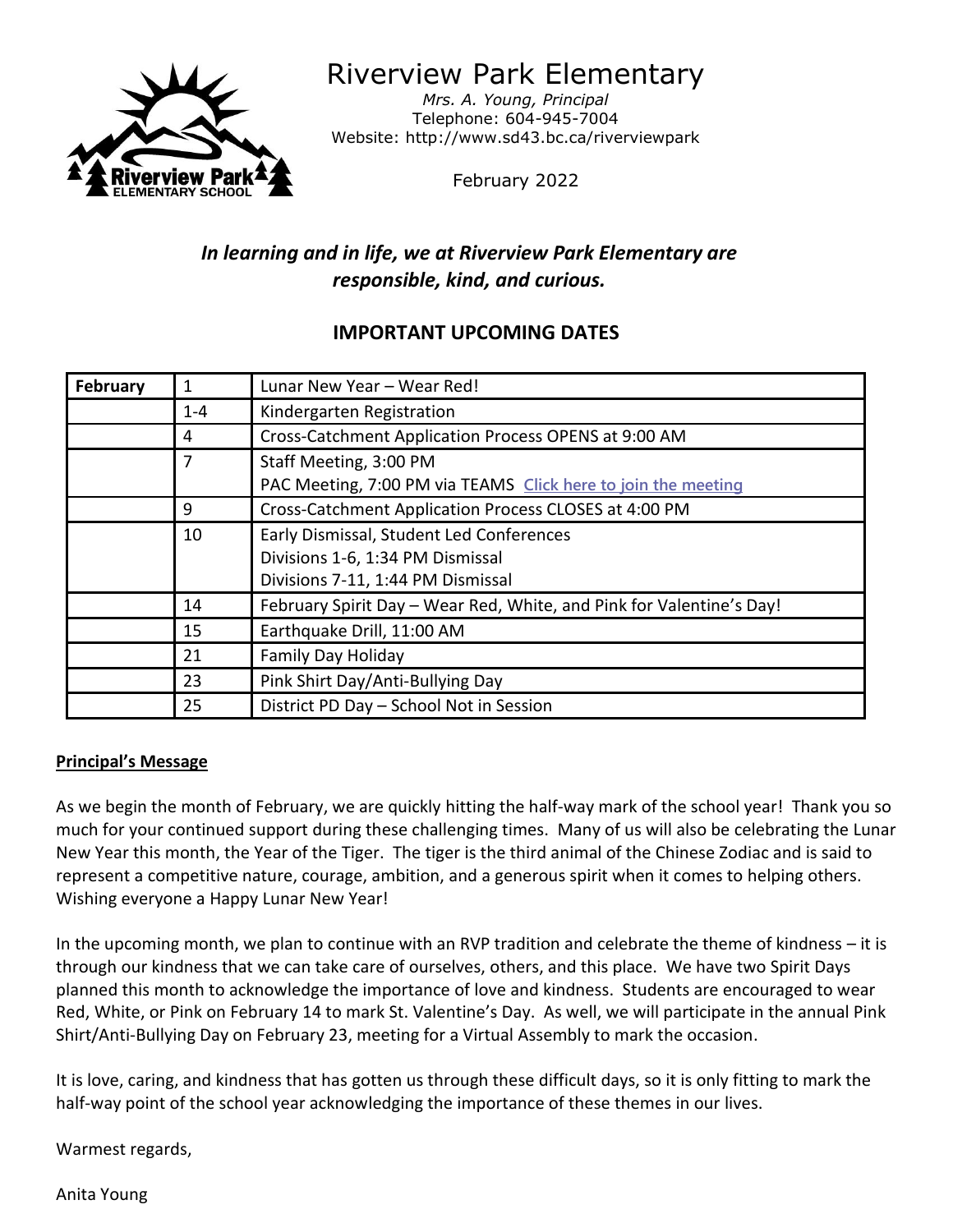#### **INFORMATION ITEMS**

#### **Kindergarten Registration – Please Read Carefully**

Children who are five years old on or before December 31, 2022 may enter school in September 2022. Kindergarten registration will be held from February 1 to February 4, 2022 via online forms. These online forms are now available on our school and district websites.

Please note that if we are at capacity for Kindergarten intake, any registration received by February 4 at 4:00 PM will be placed in a random draw for acceptance. Students who are not accepted will be placed in a nearby school with space. Siblings of current Grades K-4 students get first priority in placement before a draw is initiated.

## **It is imperative that incoming K students with siblings currently in Grades K-4 register before the February 4 deadline. Failure to register by the deadline may mean that space will no longer be available for the incoming sibling.**

Families who do not live in the school catchment area but have a child in K-4 attending RVP, please register your incoming Kindergarten student at RVP. You do not need to register at your catchment school based on address and you do not need to complete the online cross catchment form that will be available on February 4. Families who have an older sibling already attending RVP are considered in-catchment, even if you do not live in our catchment.

Children who have been accepted into a Program of Choice must register at the Program of Choice school. There is no need to register at your neighbourhood (English) catchment school.

#### **Cross Catchment**

Parents sometimes wish for their children to attend a school that is not their catchment school. In such cases, a Cross Catchment Application is required after registering at their catchment school. School District 43 uses a random draw process for Cross Catchment Applications (using in-district priority, then out-of-district).

Any student currently in Grades K-4 who wish to attend another school in SD43 will need to apply for a cross catchment request. The online cross catchment process begins Friday, February 4 at 9:00 AM and ends on Wednesday, February 9 at 4:00 PM.

*Please note that the Cross Catchment deadline is firm.*

#### **Student Led Conferences**

While we are not able to run our Student Led Conferences at school this year, teachers are going to try to replicate the process for the home context. On or around February 10, students will be sent home with specific work they have completed that reflects their learning. Students will be asked to share their learning activities with you in a home-based student led conference. Parents will receive a parent signature form for Student-Led Conferences – please be sure to sign and return this form after your conference with your child.

Please note that we have scheduled a 1-hour early dismissal for all students on February 10 as time in lieu for teachers for the work involved in preparing this new format of conference. Divisions 1-6 will be dismissed at 1:34 PM and Divisions 7-11 will be dismissed at 1:44 PM.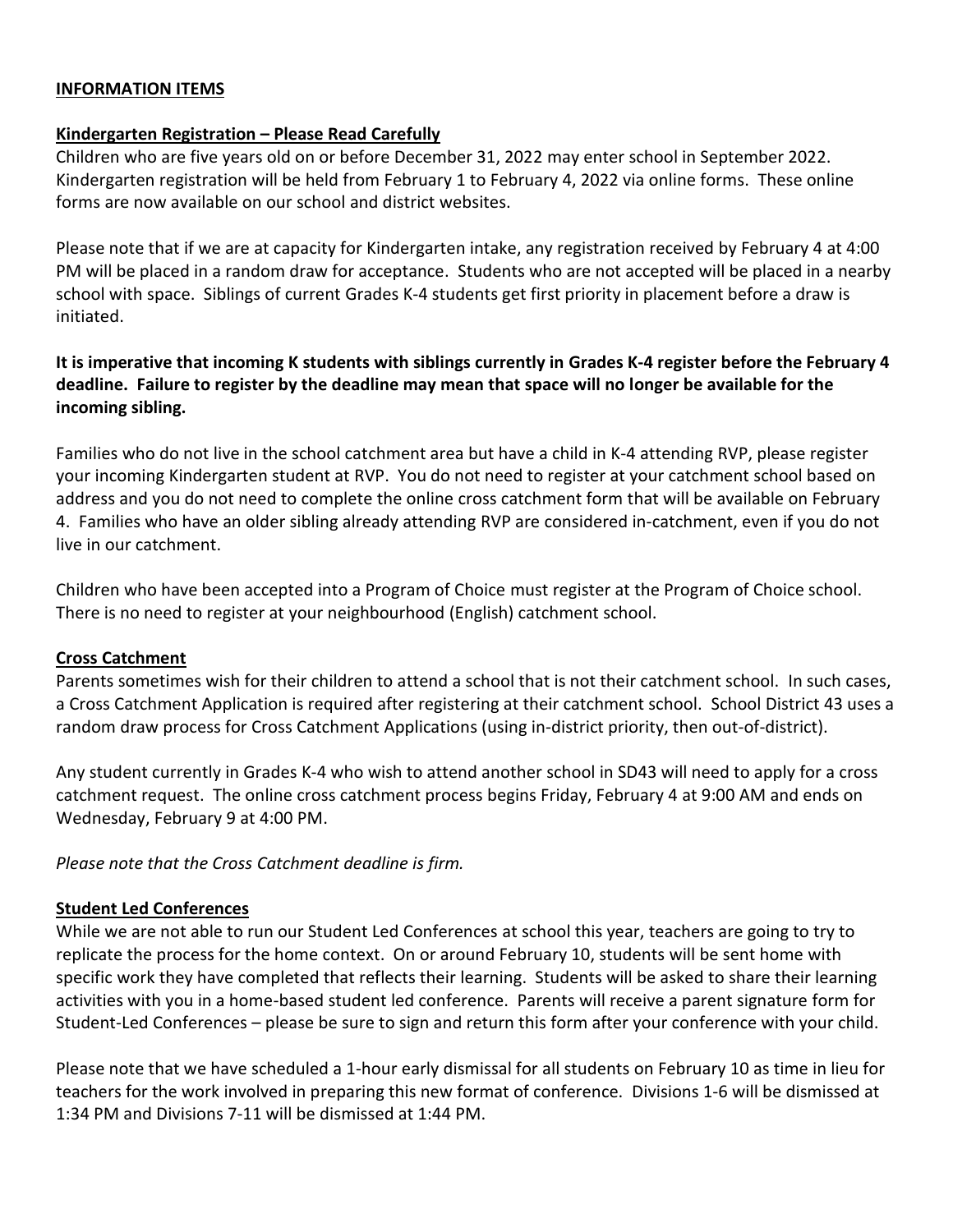### **Valentine's Day**

Teachers will be working with students on some Valentine's Day crafts to mark this upcoming occasion. Just a reminder, however, that we will not have students bring Valentine's Cards and treats from home to share with classmates. Thank you for your support and understanding.

#### **MyEd Family Portal**

Riverview Park will be transitioning to the Family Portal for the upcoming Term 2 Report Card. This means that paper copies of reports will no longer be sent home; all parents will access report cards through MyEd BC, the platform that we use for all school-related record keeping including attendance, medical alerts, reporting, etc. We are in the process of creating your individual family accounts and will be sending information home via email and school planners in the coming weeks.

#### **Student Learning Survey**

This annual Ministry of Education Survey will be administered to students in Grade 4 this spring. Parents are also invited to complete the survey through the following link:

<https://www2.gov.bc.ca/gov/content/education-training/k-12/support/student-learning-survey>

The intent of the survey is to gather feedback from students, parents, and staff regarding your experiences with the BC education system. The survey provides feedback on the implementation of curriculum changes, learning environment, student wellness and satisfaction, student belonging and engagement, and career preparation. All information gathered is anonymous and the parent survey is available in 16 languages.

#### **Daily Health Check**

Thank you so much for your continued support in completing a morning Daily Health Check prior to sending your child(ren) to school. We have appreciated the tremendous support from our entire school community as everyone's collective efforts have helped us enjoy a healthier building throughout the first half of the school year. Please don't hesitate to contact me directly if you have any questions or concerns.

#### **PAC NEWS**

## **PAC Meeting – February 7 at 7:00 PM** via TEAMS **[Click here to join the meeting](https://teams.microsoft.com/l/meetup-join/19%3ameeting_YzFmNWI1ZTgtMzhiMC00ZThiLWE3NDItNzYwNzYyMDY3MGM5%40thread.v2/0?context=%7b%22Tid%22%3a%22d9658cef-0292-4252-9925-6442de24a44b%22%2c%22Oid%22%3a%221b590d38-a337-41db-b865-c71f6b641bf3%22%7d)**

#### **Winter Weather!**

Schools are not routinely closed due to snow or other inclement weather conditions. All schools in School District 43 (Coquitlam) will remain OPEN, if possible, during winter weather, including snowfall.

However, on occasion, a district-wide or partial-district closure is required due to extreme weather. Partialdistrict closures affecting individual schools may occur due to the very different geography within our school district. If there is a partial-district closure affected schools will be identified.

The decision on schools remaining open or needing to be closed, because of extreme weather, occurs **before 6:30 AM** so that families can plan and make alternate arrangements.

## **Any district-wide or partial-district closure will be decided and communicated by 6:30 AM via the School District 43 website www.sd43.bc.ca and CKNW AM 980 radio, CKWX 1130 radio and CBC (690) radio.**

Extreme weather can also impact transit. Transit schedules may face significant changes or cancellations due to the weather conditions. Parents seeking information on transit schedules need to consult the Translink website:<http://www.translink.ca/>